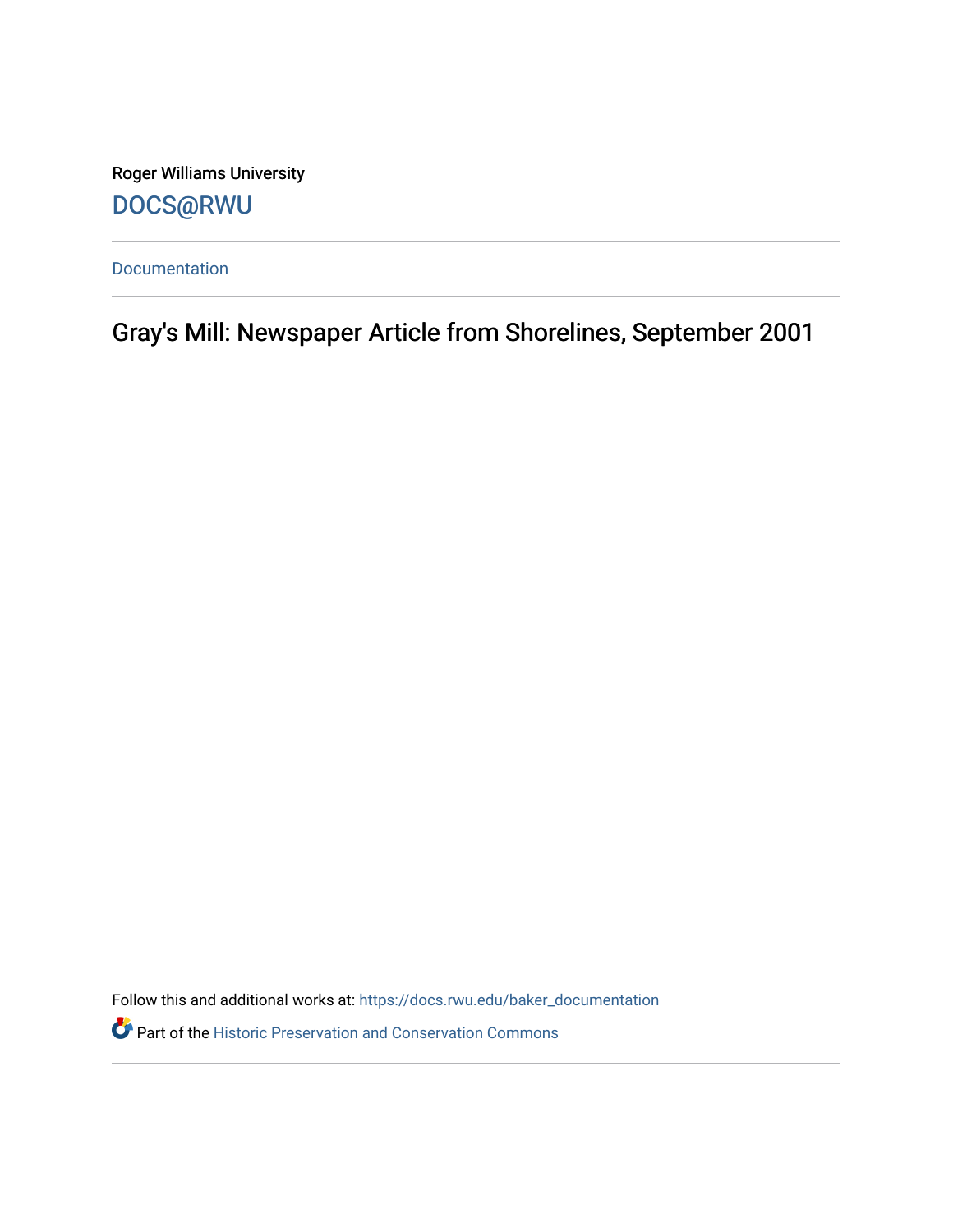Newspaper article from Shorelines. September 2001

## **Project Aims to Save Town's Landscapes**

Westport abounds in landscapes that are rich in historic and cultural significance. So it is not surprising that the town has been chosen to participate in the state's Heritage Landscape Program, which seeks to identify and preserve such areas across the state.

The program was initiated by the state Department of Environmental Management (DEM) and has been launched as a pilot project in three watersheds in Southeastern Massachusetts. The 15 chosen communities are near the Taunton River, Buzzards Bay and Narragansett Bay/Mt. Hope Bay. On Thursday, *Aug.* 16, state consultants Gretchen Schuler and Shary Page Berg met with members of Westport's Planning Department and local historic groups. Ms. Schuler is a preservation consultant and Ms. Berg is a landscape architect and historian. Together with local officials, they started the process of identifying and documenting unprotected cultural and historic landscapes.

Gale Nigrelli, administrative assistant to the Landing Board, said that of 38 towns that were eligible, 15 were accepted, including Westport.

By participating, the town receives \$10,000 worth of free consulting services to help with research and data collection. Using Massachusetts Historical Commission data sheets, the town identified 28 significant roadways and landscapes. Last week, Ms. Berg said the town should combine sites thematically and focus on five to 10 sites in more depth. Ms. Berg said the state has developed three criteria for inclusion — historic significance, visibility to the community and level of threat. Among the roadways the town identified were Drift, Adamsville and Horseneck. The Head of Westport, Gray's Grist Mill, old cemeteries and ice houses were also on the list. Some farms in Westport have already been preserved under the Agricultural Preservation Restriction (APR). And Westport Point is preserved as a historic district. Thus, the working group focused on areas that are threatened with development.

For example, although much of Adamsville Road is under APR, Planning Board member